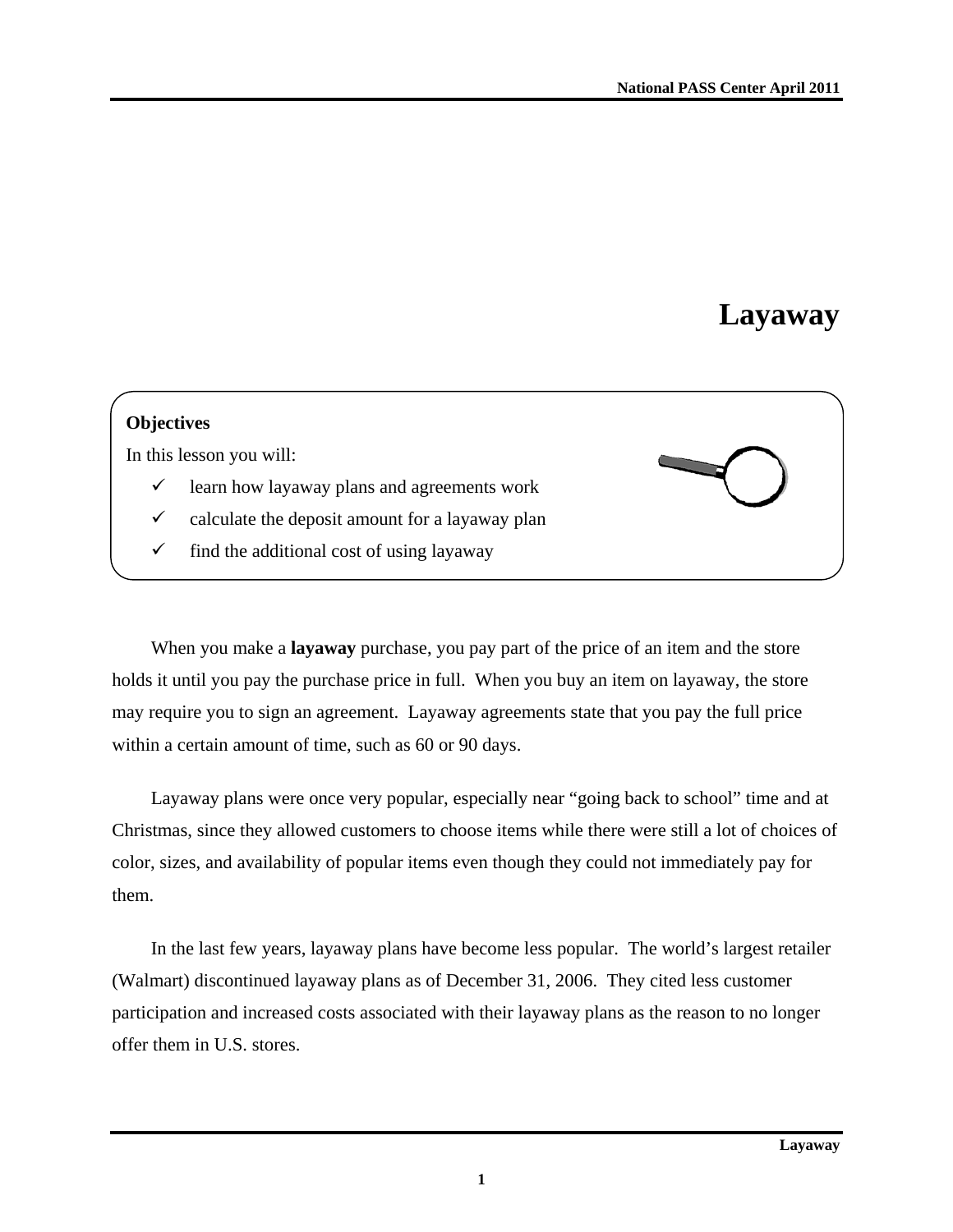#### **National PASS Center April 2011**

Layaway plans can be an easy way to hold a purchase that you can't pay for in full yet. However, before you agree to a layaway plan, you should know how the plan works, when payments are due, and how much you are paying total.

Look at the layaway agreement below. For this purchase, the customer had to make a deposit of 30% (\$58.80) of the sales price. Then the customer had to pay the rest—including a layaway charge—within 3 months. Carefully read the refund policy to see what will happen to the customer's deposit if she decides to cancel the layaway plan.

| <b>Formal Occasions</b><br><b>Layaway Agreement</b>                                                                                                                                            |                                                                                |                                                                                                                                                                                                                                                                                                                                                                              |                    |  |  |
|------------------------------------------------------------------------------------------------------------------------------------------------------------------------------------------------|--------------------------------------------------------------------------------|------------------------------------------------------------------------------------------------------------------------------------------------------------------------------------------------------------------------------------------------------------------------------------------------------------------------------------------------------------------------------|--------------------|--|--|
|                                                                                                                                                                                                | Customer Name Mireya Martinez                                                  |                                                                                                                                                                                                                                                                                                                                                                              | Date $3 - 4$       |  |  |
|                                                                                                                                                                                                | Address 821 West 149th St                                                      |                                                                                                                                                                                                                                                                                                                                                                              | Layaway # 63310    |  |  |
| Anytown, USA OI223                                                                                                                                                                             |                                                                                |                                                                                                                                                                                                                                                                                                                                                                              | Phone # 555 - 2953 |  |  |
| Your payments of at least $\frac{54.27}{2}$ are due on the first day of each<br>month, for 3 months, beginning $4-1$ and ending $6-1$<br>We will remove your merchandise from the sales floor. |                                                                                |                                                                                                                                                                                                                                                                                                                                                                              |                    |  |  |
| <b>Sales Price</b><br>Layaway Charge<br><b>Total Price</b><br>Less Deposit<br><b>Balance Due</b>                                                                                               | 195.99<br>\$.<br>\$<br>25.62<br>\$.<br>221.61<br>\$.<br>58.80<br>162.81<br>\$. | <b>REFUND POLICY</b><br>You may cancel this layaway plan at any time<br>before your last payment is made by notifying us in<br>person. If we do not receive your final payment by<br>the final payment due date, we will automatically<br>cancel your layaway purchase. In the event of<br>cancellation, we will credit all money you have paid<br>toward a future purchase. |                    |  |  |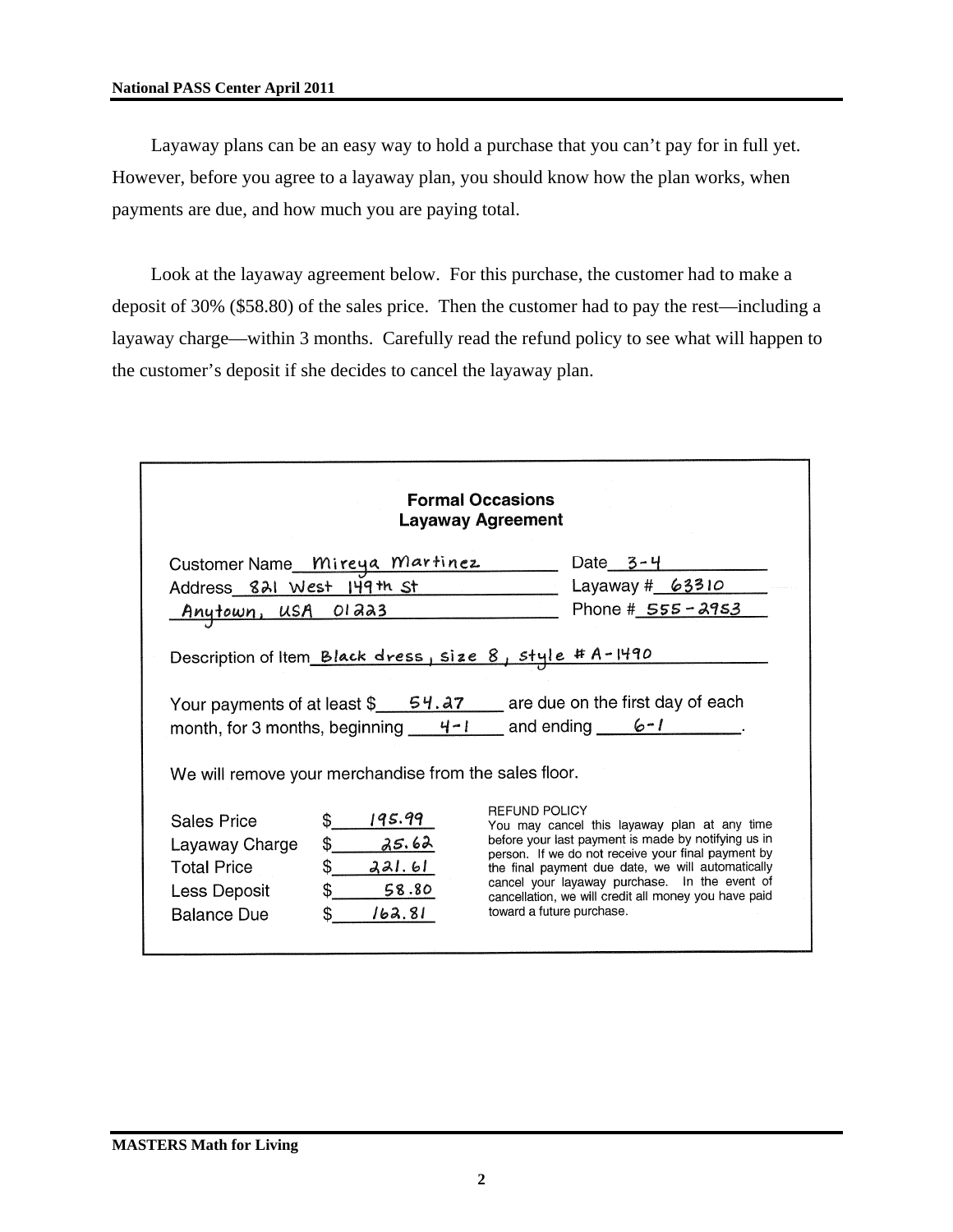|    | Use the form on the previous page to answer the following<br>$\mathsf{TRY}$ (T/ $\mathsf{\Gamma}$<br>questions.           |
|----|---------------------------------------------------------------------------------------------------------------------------|
| 1. | What is the name and address of the customer?                                                                             |
|    |                                                                                                                           |
| 2. | Describe the item that she is buying on layaway.                                                                          |
| 3. |                                                                                                                           |
|    | 4. How many months does the customer have to make this payment?                                                           |
|    | 5. What is the sales price for the item?                                                                                  |
|    | 6. What is the total price for the item?                                                                                  |
| 7. | If the customer cancels the layaway purchase, what happens to the money she has already<br>deposited toward the purchase? |
|    |                                                                                                                           |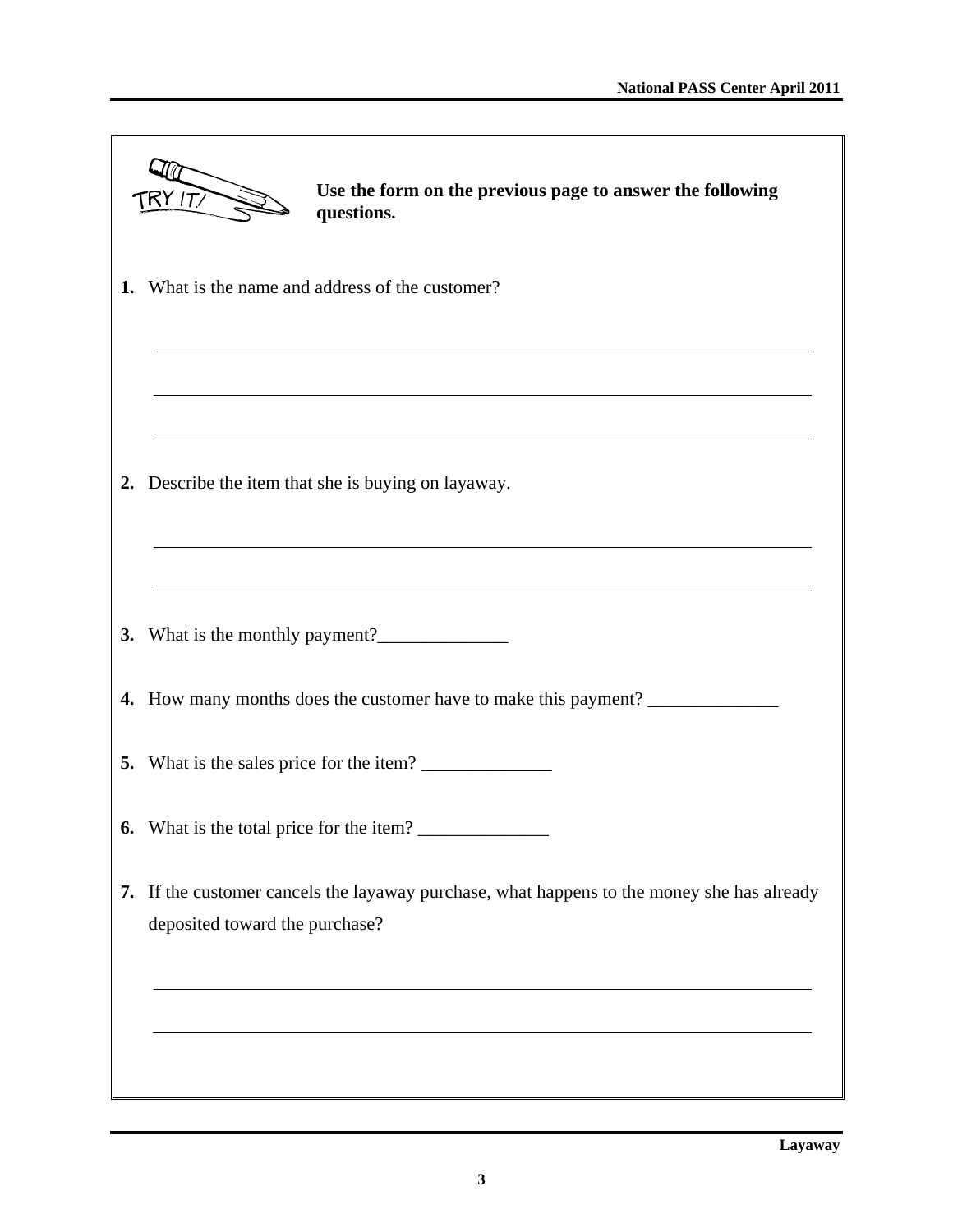## *Example 1*

Enrique is buying a new coat on layaway. The sales price is \$175.00. The store requires a deposit of 30% of the sales price. How much will Enrique have to pay for the deposit?

# *Solution*

Convert the percentage to a decimal.

 $30\% = .30$ 

Multiply the sales price by the decimal. Round to the nearest cent.

\$175.00 x 0.30 \$52.50

Enrique must pay \$52.50 for the layaway deposit.



**Find the amount of the layaway deposit. Round to the nearest cent.** 

- **8.** Sales price: \$245.00 Deposit: 30% of purchase price
- **9.** Sales price: \$146.57

Deposit: 50% of purchase price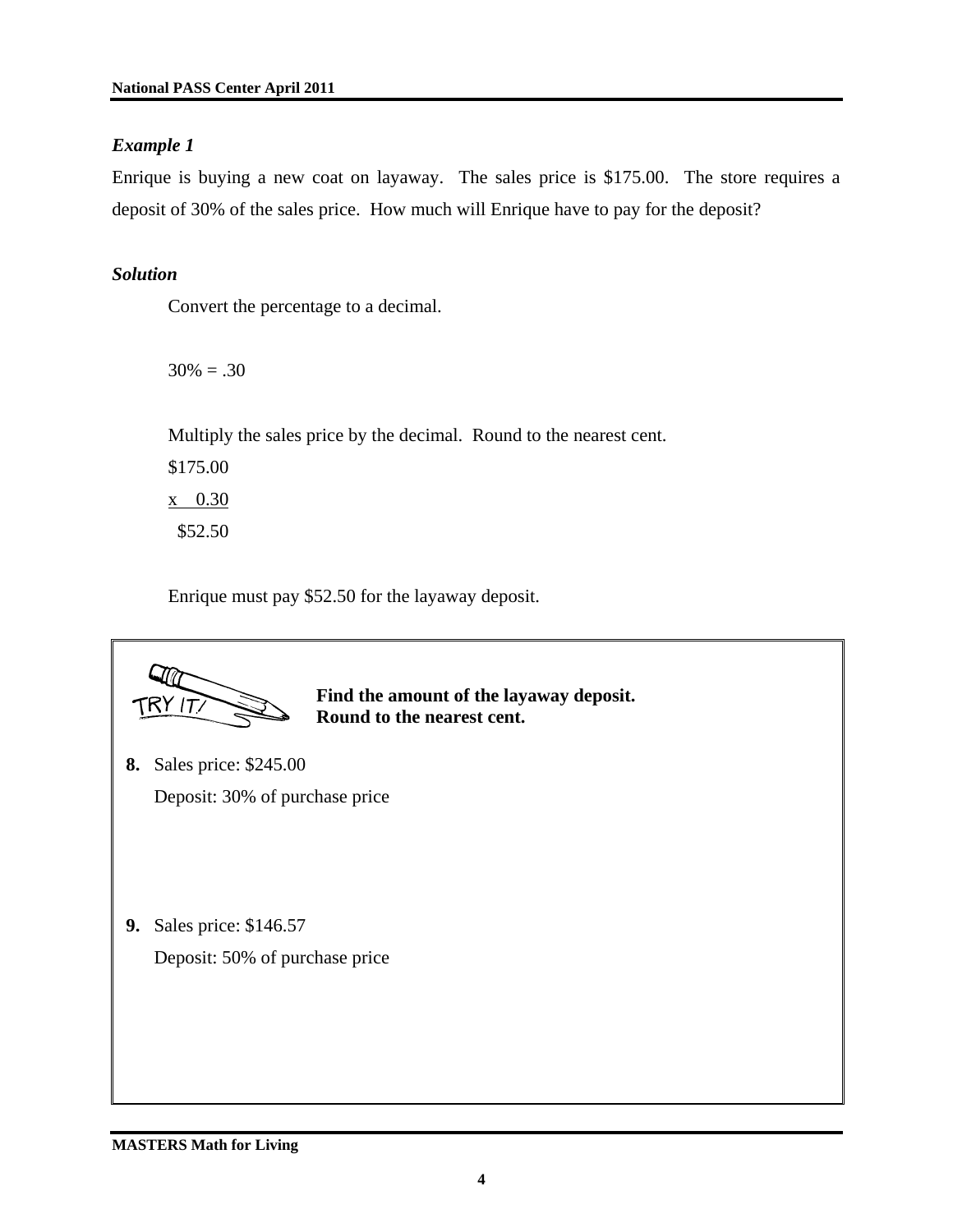Most stores charge customers an additional fee to use layaway. This fee is in addition to the sales price, so it does not go toward paying off the purchase. With Mireya Martinez in the earlier example, the layaway charge was \$25.62. Find out the layaway charge before you commit to buying something on layaway.

#### *Example 2*

John placed purchases of \$345.00 on layaway to take advantage of sales prices. He made a deposit of \$86.25 and 4 monthly payments of \$71.25. If John had paid in full instead of using a layaway plan, how much would he have saved?

#### *Solution*

Find the total that John paid with monthly payments.

\$71.25 — amount of monthly payment

 $x \times 4$  — number of monthly payments

\$285.00

Add the amount of the deposit.

\$285.00 — total for monthly payments

 $+86.25$  — deposit \$371.25

Subtract the sales price from the total that John paid.

 \$371.25  $-345.00$ \$26.25

John would have saved \$26.25.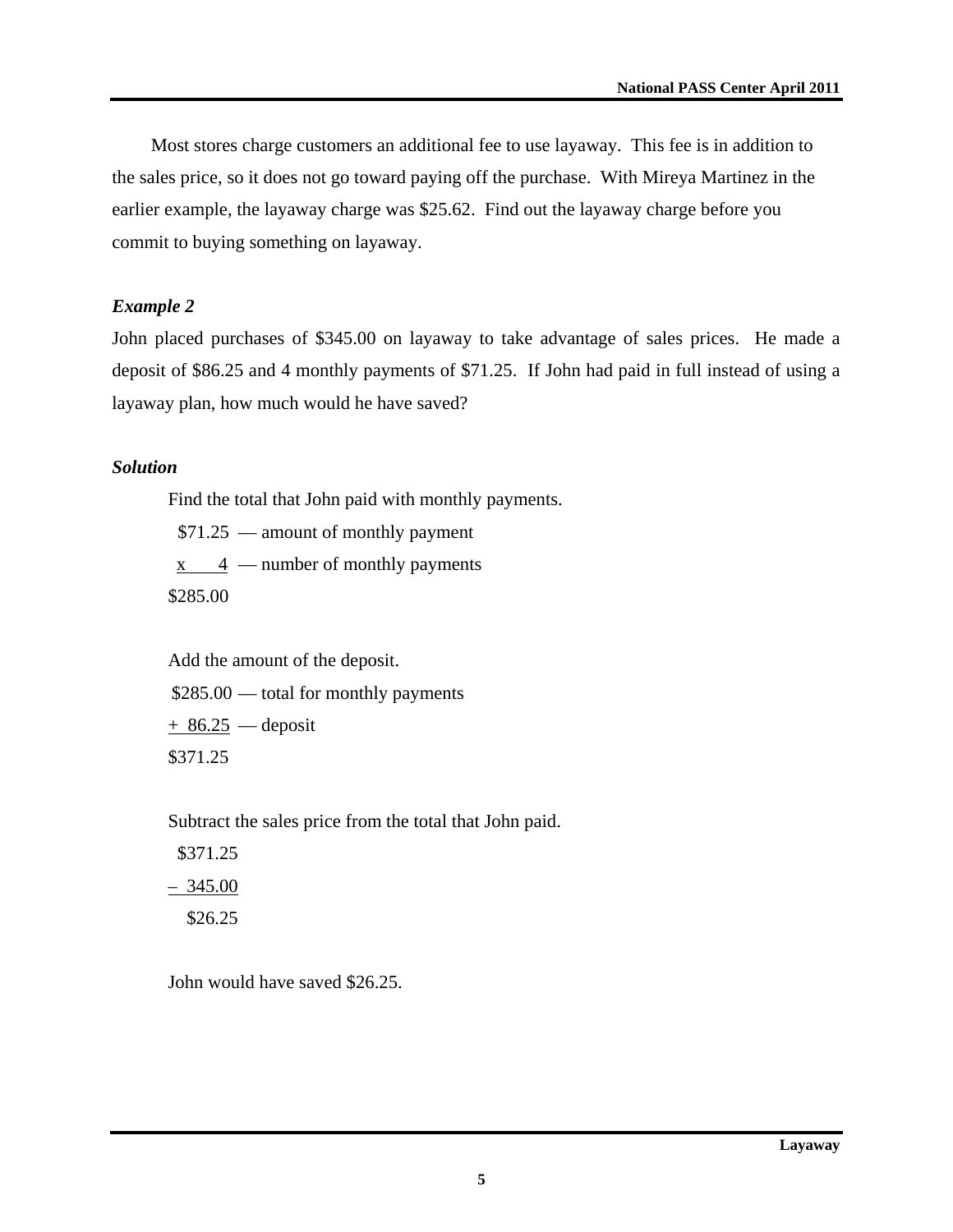



- **1.** Locate and highlight the vocabulary words and their meanings in this lesson.
- **2.** Write one new thing that you learned from this lesson or one question that you would like to ask your mentor.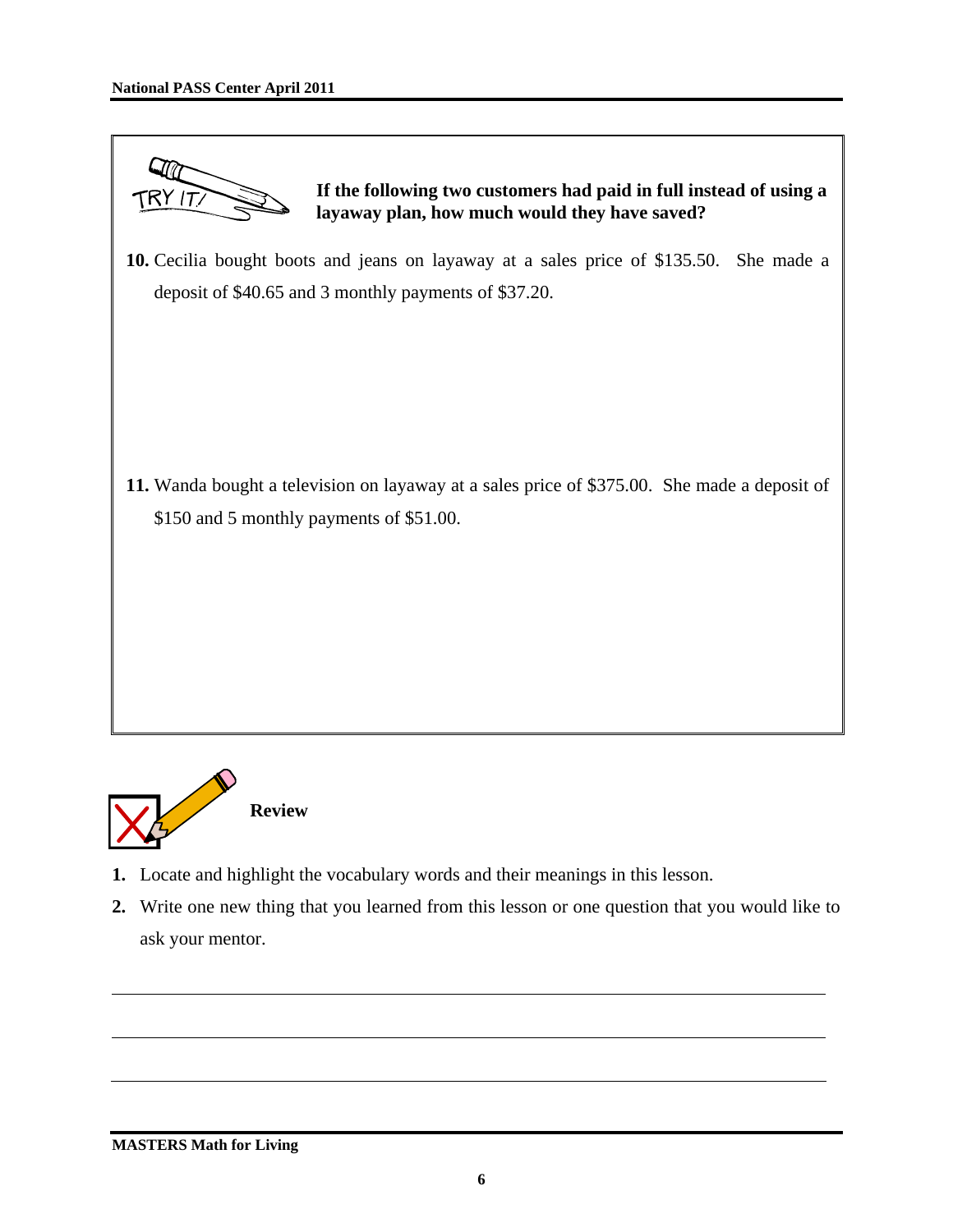

# **Practice Problems**

Directions: Use a piece of scrap paper or any space available on these pages to work out the answers to these questions. Better yet, see if you can do them in your head – good practice for shopping.

### *Set A*

| Find the amount of the layaway deposit. Round to the nearest cent. | Answer                          |  |
|--------------------------------------------------------------------|---------------------------------|--|
| <b>1.</b> Sales price: \$339.00                                    | Deposit: 20% of the sales price |  |
| <b>2.</b> Sales price: \$214.00                                    | Deposit: 30% of the sales price |  |
| <b>3.</b> Sales price: \$385.00                                    | Deposit: 20% of the sales price |  |
| <b>4.</b> Sales price: \$144.00                                    | Deposit: 40% of the sales price |  |

# *Set B*

If Chris had paid in full instead of using a layaway plan, how much would he have saved?

**1.** Chris bought a table saw on layaway at a sales price of \$559.00. He made a deposit of \$139.75 and 3 monthly payments of \$145.50.

| 2. Chris bought a leather jacket on layaway at a sales price of \$285.00. He made a deposit of |  |
|------------------------------------------------------------------------------------------------|--|
| \$71.25 and 5 monthly payments of \$49.50.                                                     |  |

#### **Answer** \_\_\_\_\_\_\_\_\_\_\_\_\_\_\_\_\_\_

**Answer** \_\_\_\_\_\_\_\_\_\_\_\_\_\_\_\_\_\_

**3.** Chris bought hockey equipment on layaway at a sales price of \$566.00. He made a deposit of \$113.20 and 4 monthly payments of \$121.40.

**Answer** \_\_\_\_\_\_\_\_\_\_\_\_\_\_\_\_\_\_